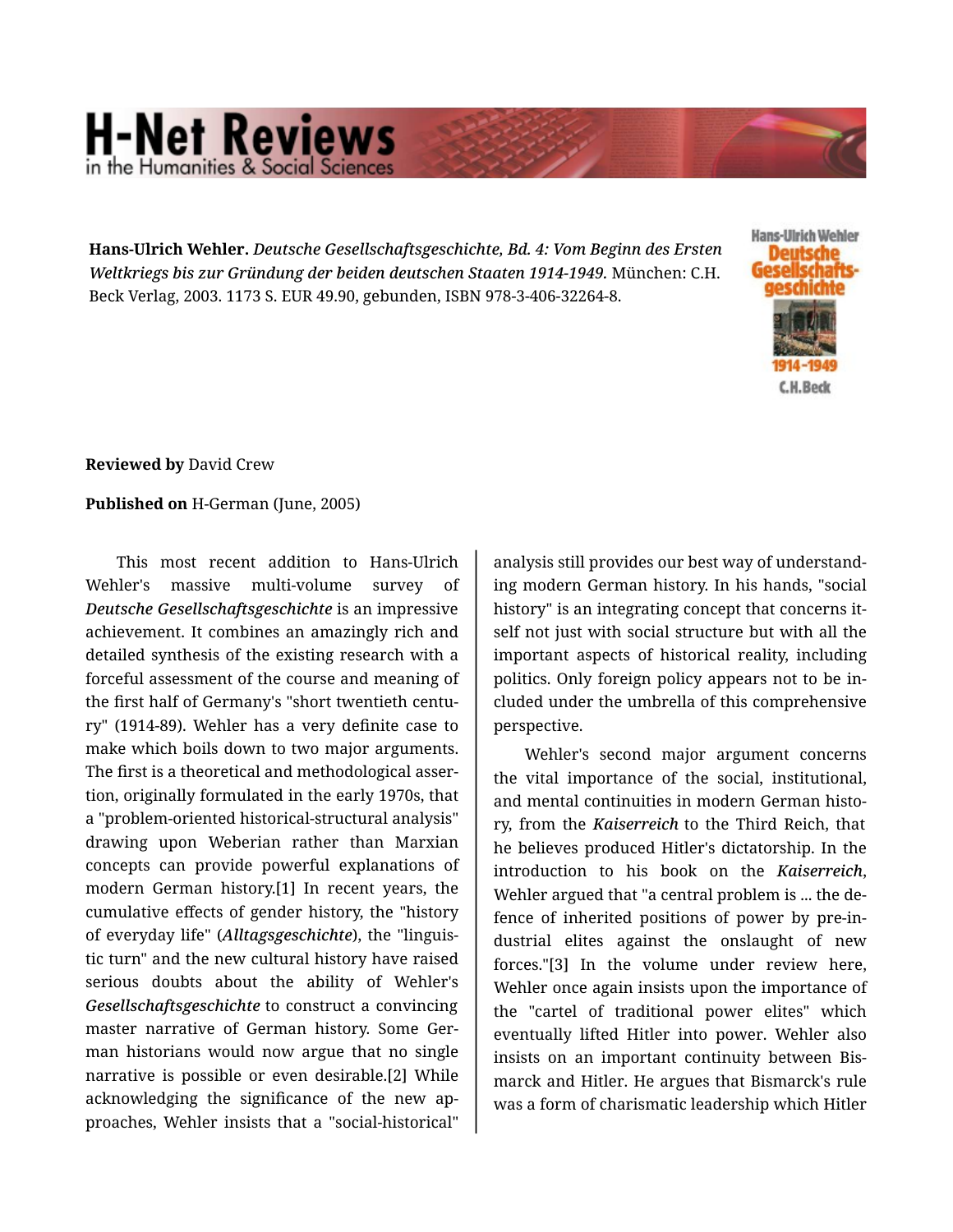*H-Net Reviews*

expanded, intensified, and made into the very piv‐ ot of the Nazi regime.

Two other continuities are important to Wehler. First, he draws attention to the persistence and the remarkable success and productivi‐ ty of the German variant of capitalism across all the political regimes of Germany's twentieth cen‐ tury, except, of course, for the post-1945 East Ger‐ man communist regime. This corporatist-capital‐ ist economic order, which combined "a system of private ownership and initiative with state-direct‐ ed promotion and protection" (p. 987), continued to reproduce a hierarchy of social inequality in which the market remained the central determin‐ ing factor. This, too, is a powerful continuity in German history along with the appearance of var‐ ious nostrums to overcome these social divisions. The most successful of these, Wehler argues, was the Nazi *Volksgemeinschaft* ideology, which claimed to have replaced antiquated notions of class and class conflict with a new social contract based upon equal opportunity for *bona fide* mem‐ bers of the Aryan race.

Wehler turns, finally, to one of the most basic continuities in modern German history--national‐ ism. National Socialism had many different roots but Wehler argues that the most significant of all was German nationalism in its most extreme form. Hitler's charismatic rule and genocidal anti‐ semitism represented a new form of the state--but at its core, Wehler argues, was a radicalized ver‐ sion of nationalism which had the power to mobi‐ lize large numbers of Germans.

Although he stresses the importance of key continuities, Wehler also acknowledges that the period covered by his book was an "era of un‐ precedented turbulence" (p. 983) and "tumultuous radical changes" (p. 989). Yet, it is precisely these ruptures that make it hard to argue for the deter‐ mining effects of the continuities that Wehler in‐ sists are so vital. World War I constituted a mas‐ sive and multi-faceted break with the German past. Not only did the war kill or wound millions

of Germans and destroy the German Empire, but, above all, as Wehler observes, it invalidated old world views and made the competing utopias of Communism and Nazism appealing. It can be sug‐ gested--although Wehler does not directly pro‐ pound this argument--that the entire decade from 1914 to 1924 was a prolonged period of crisis which left deep scars on the bodies, minds, hearts, and memories of millions of Germans.[4] Memo‐ ries of the lost war, the revolution and the postwar crisis continued to haunt Germany's leaders well into World War II. Hitler wanted, at all costs, to avoid another November 1918, which he un‐ derstood as not just the result of a conspiratorial, left-wing and Jewish "stab in the back," but as the outcome of the Imperial government's failure to feed its people. During World War II, the Nazis were quite willing to starve to death millions of Soviet citizens in the occupied Eastern territories if this meant that German civilians did not have to tighten their belts.[5]

Hitler and the Nazi movement were distinc‐ tive symptoms of the general crisis produced by World War I. The continuity between Bismarck and Hitler that Wehler posits is dependent upon seeing Bismarck's rule as a type of charismatic leadership. Yet, Bismarck was not and certainly did not want to be dependent on any kind of mass following. Hitler would, on the other hand, have been nothing politically without his exceptional relationship with the German people. It is hard to see Hitler playing any political role before 1914. Only the extraordinary conditions of defeat, revo‐ lution, and, eventually, the general crisis pro‐ duced by the Depression made Hitler's type of charismatic leadership possible. Nor would the conservative elites have been able to consign Weimar democracy to the dustbin of history with‐ out Hitler, his movement, and his snowballing electorate.

For each of the historical periods discussed in this book--World War I, the Weimar Republic, Nazi Germany and post-war Germany until 1949

2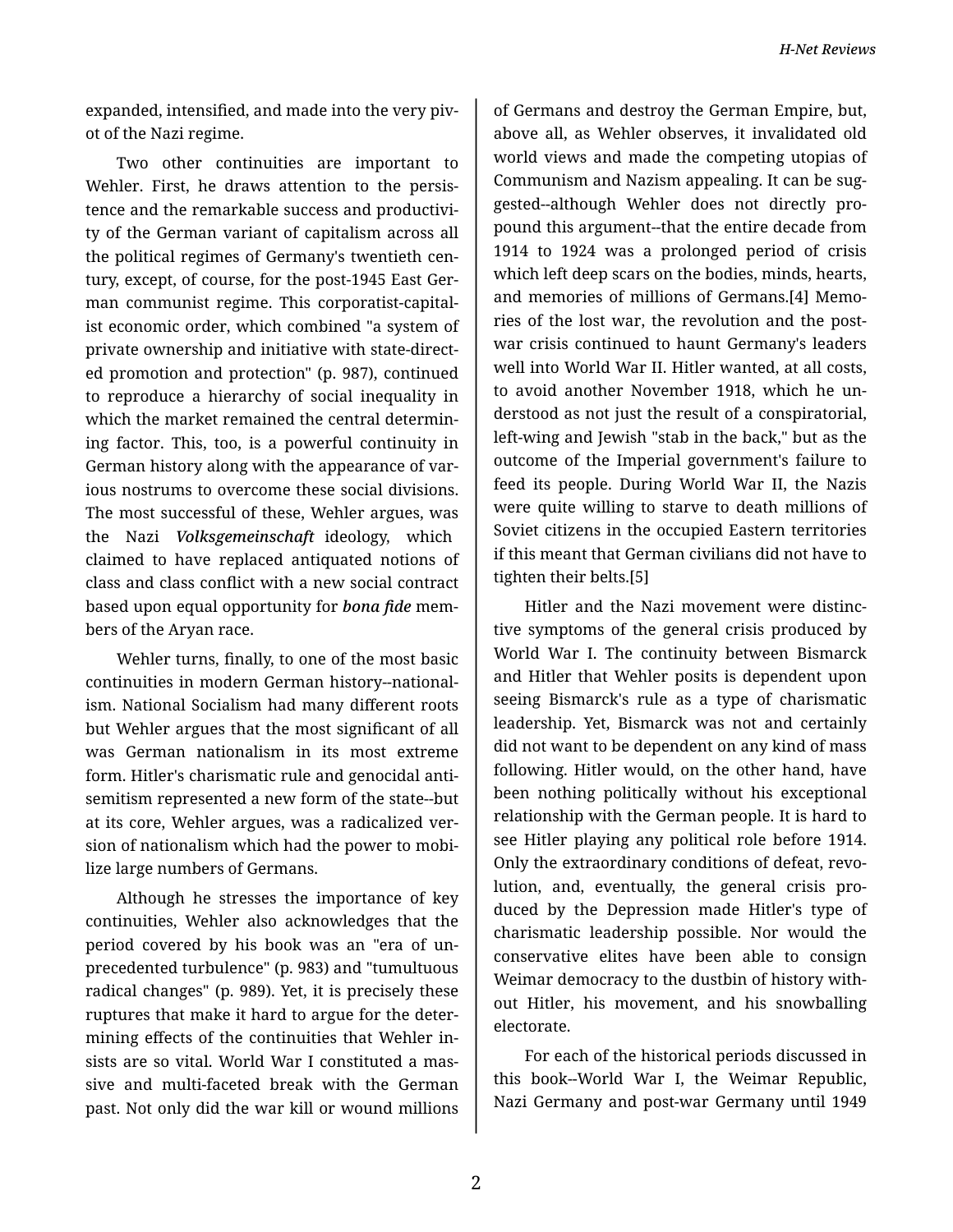(the book offers nothing unusual in terms of peri‐ odization)--Wehler provides an analysis of the same four basic categories: society, economy, politics and culture. The relative weight and impor‐ tance of each of these "axes" changes, however, from one period to the next. During the Weimar Republic, the economy dominates all the other spheres. Under Hitler, however, politics is in com‐ mand.

Although he certainly does not approach Weimar solely from the vantage point of its fail‐ ure, the Republic's demise and the rise to power of Nazism that this failure enabled is never far from his mind. From the outset, Germany's first democracy was burdened with the mental as well as the material consequences of defeat, revolution and the Versailles Treaty. One of Weimar's biggest problems, even during the so-called "Golden Years" of relative stabilization between 1924 and 1929, was its failure to win the hearts of the ma‐ jority of ordinary Germans. When the Republic was finally laid to rest in 1933, far fewer Germans mourned its death than had grieved the passing of the Empire in 1918. This lack of popular support was ruthlessly exploited and promoted by mem‐ bers of the conservative ruling elites who had sur‐ vived the revolution, who hated the republic and who actively undermined it whenever they had the opportunity. Wehler directs a blistering attack against the political delinquency of the East El‐ bian agrarian nobility. University professors and Protestant church leaders also earn their share of Wehler's scorn. Only a minuscule number of pro‐ fessors declared themselves to be "Vernunftre‐ publikaner," while the majority pined away for the Empire and the privileges they had enjoyed under the Kaiser. German Protestantism, torn be‐ tween "nostalgic monarchism" and *vlkisch* nation‐ alism," made no attempt to come to terms with the new republic. Wehler also argues that life was squeezed out of Weimar democracy by a doublepronged assault from the right-wing totalitarian‐ ism of the Nazis and their mirror image, "left-totalitarian Communism." Yet, this assessment of

the importance of German communism is not re‐ flected in the space Wehler devotes to the German Communist movement, a mere seven pages (pp. 535-541) compared to the thirty-nine pages in which he analyzes "The Rise of National Social‐ ism" (pp. 542-579) in great detail.

Readers will be disappointed if they are ex‐ pecting an extensive discussion of one of the most distinctive features of Weimar Germany, its vi‐ brant, experimental, and hotly contested cultural life. Although "culture" is one of Wehler's four pri‐ mary "axes," he devotes just a few pages to film and radio and no serious attention to Weimar painting. Yet the Nazis did not limit their assault on the Weimar Republic to its political or econom‐ ic weaknesses. They also condemned the "cultural bolshevism" which they insisted the hated Weimar "system" had imposed upon Germany. In the Nazis' minds, the "degenerate" art of Weimar was one more sign that it was a racially diseased "Jewish Republic." In 1937, Hitler's "Degenerate Art Exhibition" purged German culture of these dangerous cultural excrescences. Wehler's discus‐ sion of "culture" under the Nazis includes reli‐ gion, the educational system, censorship of litera‐ ture, and political control of publishing and the new media. However, Wehler provides no sub‐ stantial discussion of Nazi architecture or art poli‐ cy, even though Hitler was intensely interested in both of these areas of cultural production and de‐ spite the fact that Nazi art policy, in recent years, has become an important field of research.[6]

Wehler is also unwilling to engage seriously with Detlev Peukert's influential and challenging interpretation of Weimar Germany. Peukert de‐ tected a different set of continuities between Nazism and Germany's pre-1933 past than those to which Wehler draws attention. Peukert argued that the *Kaiserreich* introduced a period of "classi‐ cal modernity" in Germany, which experienced its crisis years during the Weimar Republic (*Krisen‐ jahre der Klassischen Moderne*).[7] The Third Re‐ ich was the result of Weimar's failure to resolve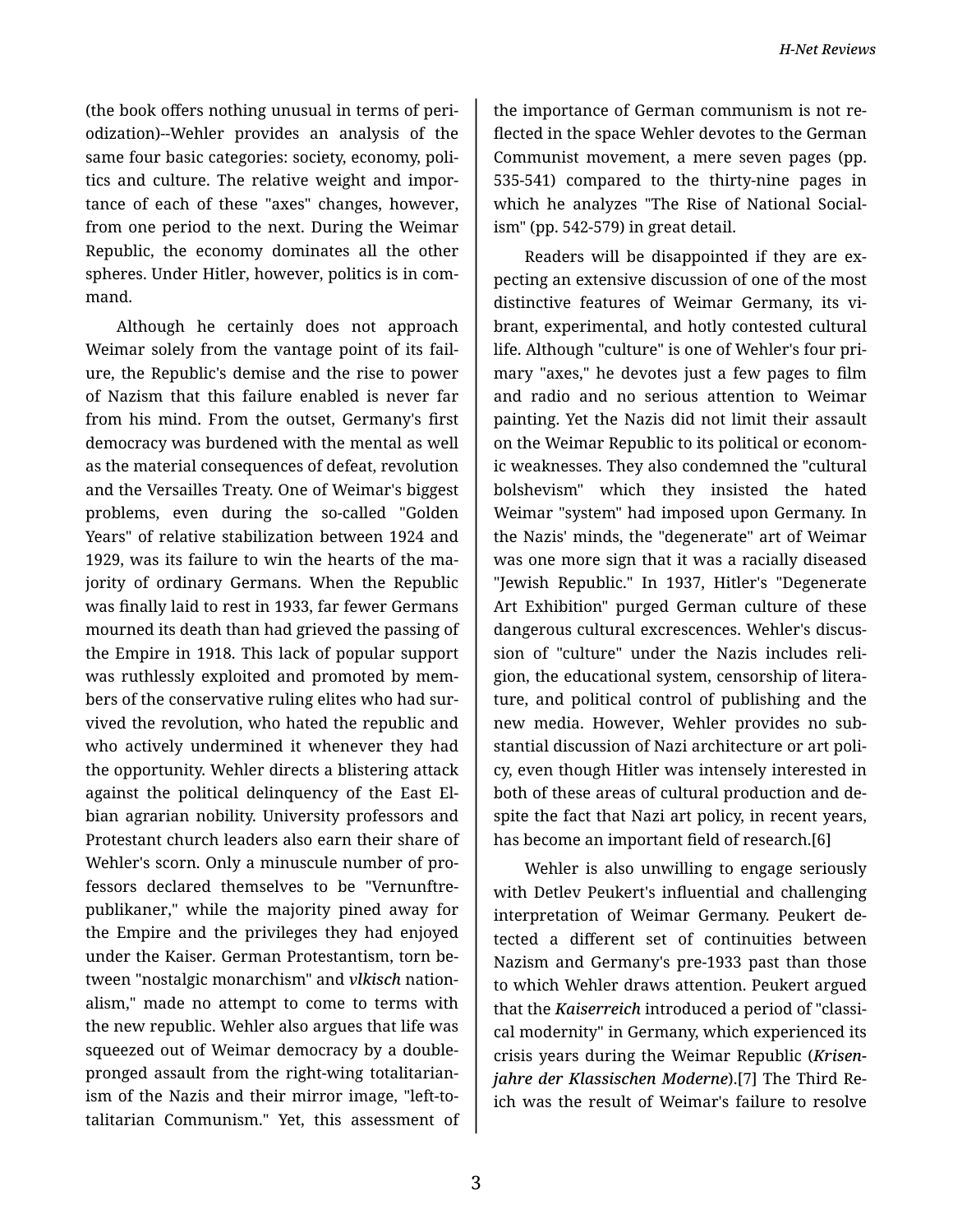the multiple crises of "classical modernity" within the political framework of parliamentary democ‐ racy.[8] Peukert insisted that the Third Reich was a pathological variant of Germany's pre-1933 modernity, an exaggerated development of modernity's "dark side." Wehler is impatient with such arguments (pp. 674-675). For Wehler, the main problem with modernity in Germany ap‐ pears to have been its incomplete development rather than any possible "pathologies" or contra‐ dictions that modernity (in Germany or else‐ where) might have contained.

Wehler argues that the key to understanding Hitler's success is Max Weber's concept of "charis‐ matische Herrschaft." In the unprecedented crisis of the Great Depression, more and more Germans began to believe that only a strong "leader" could solve Germany's problems. By 1932-33, many were convinced that Hitler was a new "political messiah" who would lead Germany to a better fu‐ ture. After 1933, this prophecy appeared to come true as the rearmament drive ended mass unem‐ ployment and Hitler's adventurous foreign policy was rewarded with one bloodless victory after the other. These were ideal conditions, Wehler ar‐ gues, for the construction of a powerful and en‐ during charismatic relationship between the *Fhrer* and "his people" that became the very essence of the Nazi political regime.

However, it is important to separate the reali‐ ty of this relationship from its propaganda image. From the very earliest days of the Nazi move‐ ment, Hitler had carefully rehearsed and per‐ formed the role of political prophet and charis‐ matic leader. After 1933, the Nazis mobilized the entire state and propaganda apparatus to create the illusion that a charismatic relationship did in fact exist between Hitler and the German people. Determining how much of this illusion was also real is more difficult than Wehler seems prepared to admit. The actual spectrum of popular re‐ sponse to Hitler was quite complicated and cer‐ tainly changed over the course of time. At the be‐

ginning of this volume, Wehler rejects Thomas Nipperdey's suggestion that "the basic color of his‐ tory is grey, in endless shadings" (p. xx). Wehler insists that "in the era of two total wars, the *Fhrer*dictatorship of Hitler, the war of annihilation in the East, the collapse of civilization in the Holo‐ caust, clear standards of judgment, that must ab‐ solutely recognize 'black and white,' are complete‐ ly unavoidable" (p. xxi). This is certainly a valid statement of a moral position. It is less helpful as an analytical tool. When it comes to the task of constructing a nuanced, balanced analysis of the attitudes of Germans toward Hitler during the Third Reich, the shades of grey that separated the black from the white extremities of the spectrum may prove to be quite useful colors. When Wehler uses blanket categories to describe the relation‐ ship between Hitler and "his Germans"--such as "blind faith" ("*blindes Vertrauen*," p. 615) or the "consensus state" ("*Konsenzstaat*," p. 738)--he erases these important gradations.

Wehler insists upon the decisive and deter‐ mining role played by Hitler in the development and implementation of the Holocaust. He exhibits no sympathy for the kinds of "structuralist" argu‐ ments that have been advanced by Hans Momm‐ sen and others. Without Hitler's fanatical anti‐ semitism, Wehler insists, there would have been no Holocaust. Wehler's focus on Hitler's central importance in the Holocaust, does not, however, blind him to the participation and responsibility of many ordinary Germans. Wehler makes it very clear that the annihilation of the European Jews would not have been possible without the partici‐ pation of "hundreds of thousands of activists and millions of willing helpers," including administra‐ tive officials, judges, railwaymen, police officers, and soldiers in the Wehrmacht (p. 885).

Although Wehler sees Nazism as the result of important continuities in modern German history, he also argues that the Nazi regime produced rad‐ ical breaks with inherited hierarchies of social structure. The Nazi promise of a racial communi‐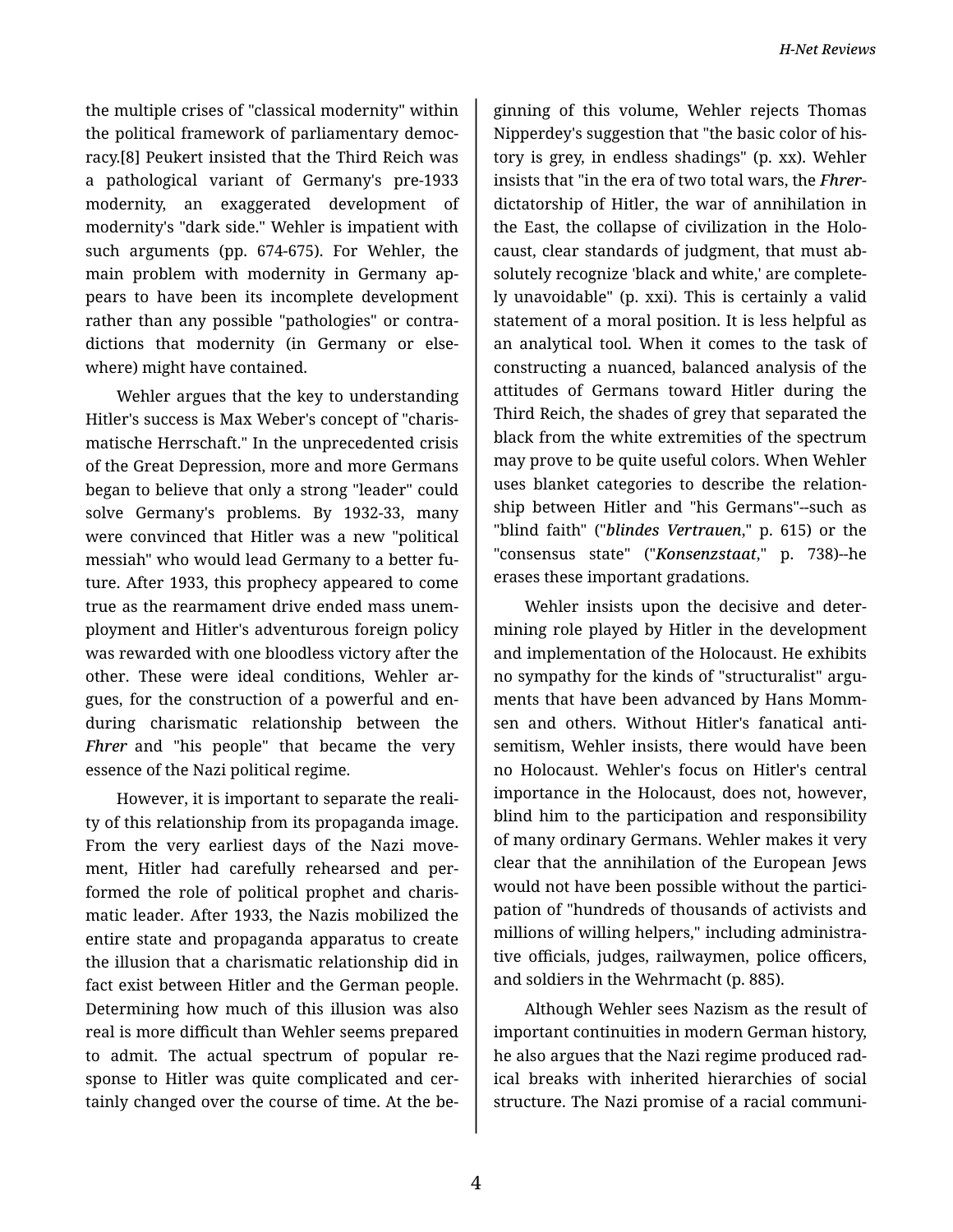ty was embedded in the prospect of a racially de‐ fined "achievement society" that offered very real new possibilities for social advancement, but, even more importantly, produced an enduring "mental loosening of class differences." This trans‐ formation of social perceptions was one of the most remarkable changes produced by Nazism in its brief, yet massively destructive period of rule. The social-Darwinist, meritocratic achievement society promoted by the Nazis combined with the enormous power of Hitler's charismatic leader‐ ship to mobilize the popular energies that made it possible for Nazism to continue fighting the war to the bitter end. Yet, the energies unleashed by Hitler could also be utilized after 1945 for the re‐ construction of Germany. Ironically, and very much despite their own intentions, the Nazis helped to make the post-war transition to a func‐ tioning West German democracy possible.[9]

It is interesting that Wehler has chosen to end this volume with the year 1949, rather than 1945. There are certainly good reasons for this decision. The actual fighting may have stopped in early May 1945, but Germans continued to struggle for survival for at least the next three years. What type of Germany might emerge from the ruins of Hitler's Third Reich was by no means clear in 1945. By 1949, however, it was obvious that what‐ ever Germany might become in the second half of the twentieth century, there would be two com‐ peting versions of the new national future. Wehler's discussion does not, however, provide a deep analysis of the years between 1945 and 1949. What he has to say is not much more than a sketch and the occupied zones of West Germany receive a good deal more attention than East Ger‐ many.

This review of Wehler's main arguments can‐ not do justice to the richness, complexity and de‐ tail of an analysis developed over more than eleven hundred pages. Most readers will find this book challenging. Wehler makes no concessions to story-telling. His writing is analytical and some‐

times a bit schematic. At times he is argumenta‐ tive, even polemical and moralistic. Yet even if readers do not agree with all of Wehler's judg‐ ments, they will nonetheless find here elegant, sophisticated, yet accessible statements of the major historical debates (for example, his excellent sum‐ mary of "polycentrism" in the Third Reich, pp. 623-625). Apart from the arguments and analyses it presents, the book is an invaluable compen‐ dium of factual information. Recently, one of my undergraduate students asked me a question about how the Nazis financed rearmament. Not knowing the details, I checked Wehler's table of contents to find that he provides a concise, clear answer to precisely this question (pp. 698-699). The book reflects Wehler's vast knowledge and the long and distinguished career that he has de‐ voted to understanding German history. Wehler has drawn upon the results of a massive body of research on the first fifty years of German history in the past century. It is unfortunate that the bibli‐ ographic references to this material are not easier to access. Because there is no actual bibliography, anyone interested in the literature on a specific topic will have to work their way through the most relevant footnotes.

One of the most important questions raised by this book is whether the particular "social-his‐ tory" paradigm, first introduced more than thirty years ago by Wehler and other members of the socalled Bielefeld School, can still help us to make sense of modern German history. In his preface, Wehler acknowledges that his analysis now faces considerable competition from a variety of other "methodological approaches, theoretical verdicts and interpretations," which readers may well find more convincing (p. xxii). In Wehler's skilled hands, "Deutsche Gesellschaftsgeschichte" certain‐ ly retains the power to generate a coherent, and in many ways compelling, explanation of the first half of Germany's twentieth century. Yet even such a virtuoso performance cannot conceal its own major shortcomings. These are most evident in the proliferation of "continuities" we find in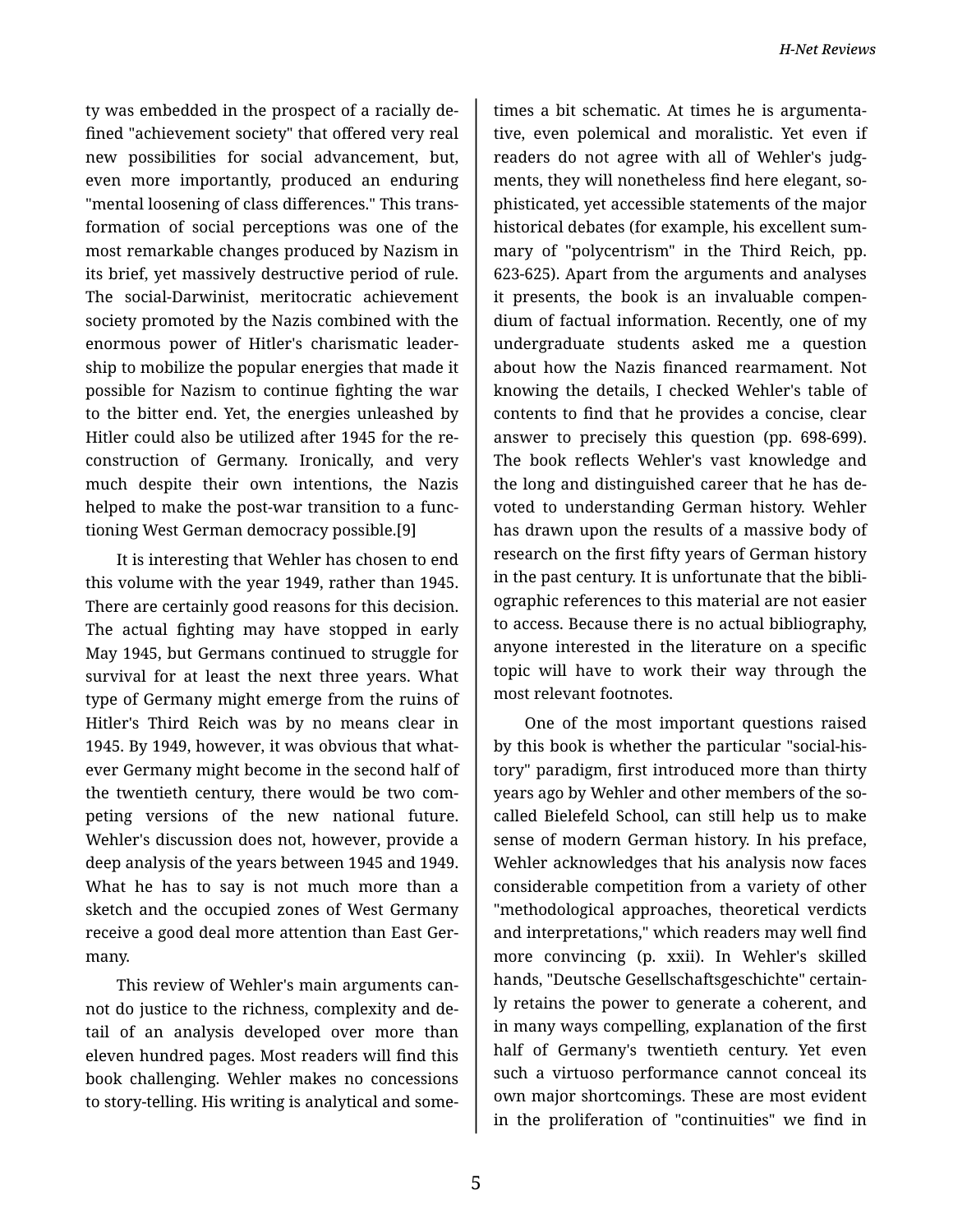Wehler's analysis--not just the continuity of elites, but of charismatic leadership, of capitalism, of na‐ tionalism. It is by no means clear what explanato‐ ry weight each of these different strands of conti‐ nuity is meant to bear, or how exactly they relate to one another. A compelling case can also be made that the often quite violent and dramatic ruptures experienced in Germany's "Era of Ex‐ tremes" (*Zeitalter der Extreme*) have exerted greater influence than any of the continuities that Wehler has identified.

Notes

[1]. Hans-Ulrich Wehler, *Das Deutsche Kaiser‐ reich 1871-1918* (Gttingen: Vandenhoeck & Ruprecht, 1973), p. 11.

[2]. Konrad H. Jarausch and Michael Geyer, *Shattered Past: Reconstructing German Histories* (Princeton and Oxford: Princeton University Press, 2003); see H-German review at http:// www.h-net.org/reviews/showrev.cgi? path=219971064463851.

[3]. Wehler, *Das Deutsche Kaiserreich 1871-1918* , p. 14.

[4]. Paul Betts and Greg Eghigian, eds., *Pain and Prosperity: Reconsidering Twentieth-Century German History* (Stanford: Stanford University Press, 2003). See H-German review at http:// www.h-net.org/reviews/showrev.cgi? path=126411106855288.

[5]. Christian Gerlach, *Kalkulierte Morde. Die deutsche Wirtschafts- und Vernichtungspolitik in Weissrussland 1941 bis 1944* (Hamburg: Ham‐ burger Edition, 1999).

[6]. See, for example, Jonathan Petropoulos, *Art as Politics in the Third Reich* (Chapel Hill and London: University of North Carolina Press, 1996). See H-German review at http://www.h-net.org/re‐ views/showrev.cgi?path=1635846635364; and Alan E. Steinweis, *Art, Ideology, and Economics in Nazi Germany: The Reich Chamber of Music, The‐ ater and the Visual Arts* (Chapel Hill and London: University of North Carolina Press, 1993). Wehler

mentions Steinweis but not Petropoulos in the rel‐ evant footnote (p. 836).

[7]. Detlev Peukert, *Die Weimarer Republik. Krisenjahre der Klassischen Moderne* (Frankfurt am Main: Suhrkamp Verlag, 1987), p. 17.

[8]. Detlev Peukert, *Inside Nazi Germany: Conformity, Opposition, and Racism in Everyday Life* (New Haven and London: Yale University Press, 1987), p. 42.

[9]. Although, as Ulrich Herbert has recently pointed out, a transformation of West German mentalities and values, which finally anchored economic success in a secure popular commit‐ ment to a democratic society, took much longer to complete. See Ulrich Herbert, ed., *Wand‐ lungsprozesse in Westdeutschland. Belastung, In‐ tegration, Liberalisierung 1945-1980* (Gttingen: Wallstein Verlag, 2003).